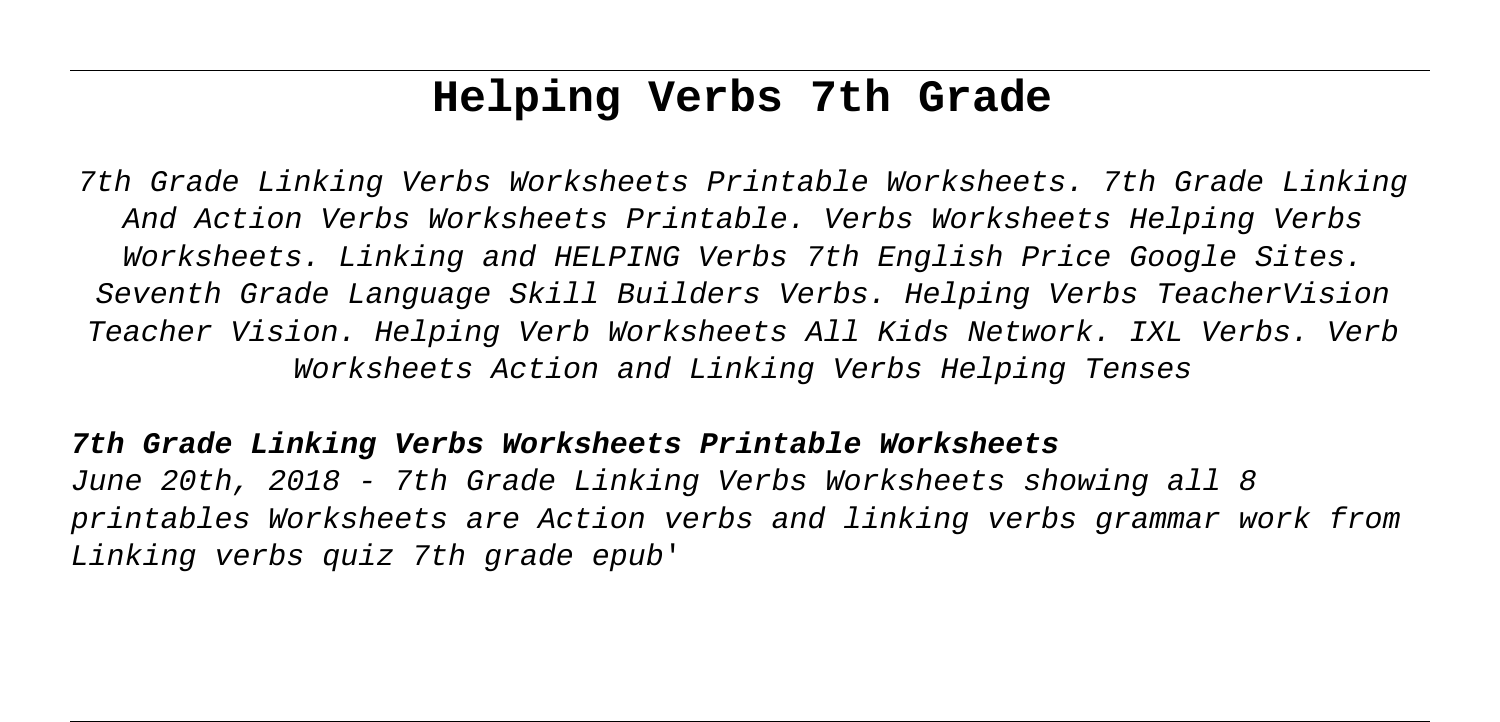#### '**7TH GRADE LINKING AND ACTION VERBS WORKSHEETS PRINTABLE**

JUNE 16TH, 2018 - 7TH GRADE LINKING AND ACTION VERBS WORKSHEETS SHOWING ALL 8 PRINTABLES WORKSHEETS ARE ACTION VERBS ACTION VERBS AND LINKING VERBS GRAMMAR WORK FROM NAME DATE''**verbs worksheets helping verbs worksheets june 20th, 2018 - this is the helping verbs worksheets section helping verbs help a main verb to name an action or make a statement 7th grade and 8th grade helping verbs worksheets**'

'**LINKING AND HELPING VERBS 7TH ENGLISH PRICE GOOGLE SITES JUNE 18TH, 2018 - 7TH GRADE ENGLISH NOTICE THAT VERBS IN 3 OF THE FAMILIES MAY ALSO STAND ALONE AND BE THE MAIN VERB OF A SENTENCE THE BE FAMILY ARE ALWAYS LINKING VERBS UNLESS THEY ARE SWEET LITTLE HELPERS**''**Seventh Grade Language Skill Builders Verbs**

June 21st, 2018 - Language arts interactive skill builders resources for seventh grade Verbs''**Helping**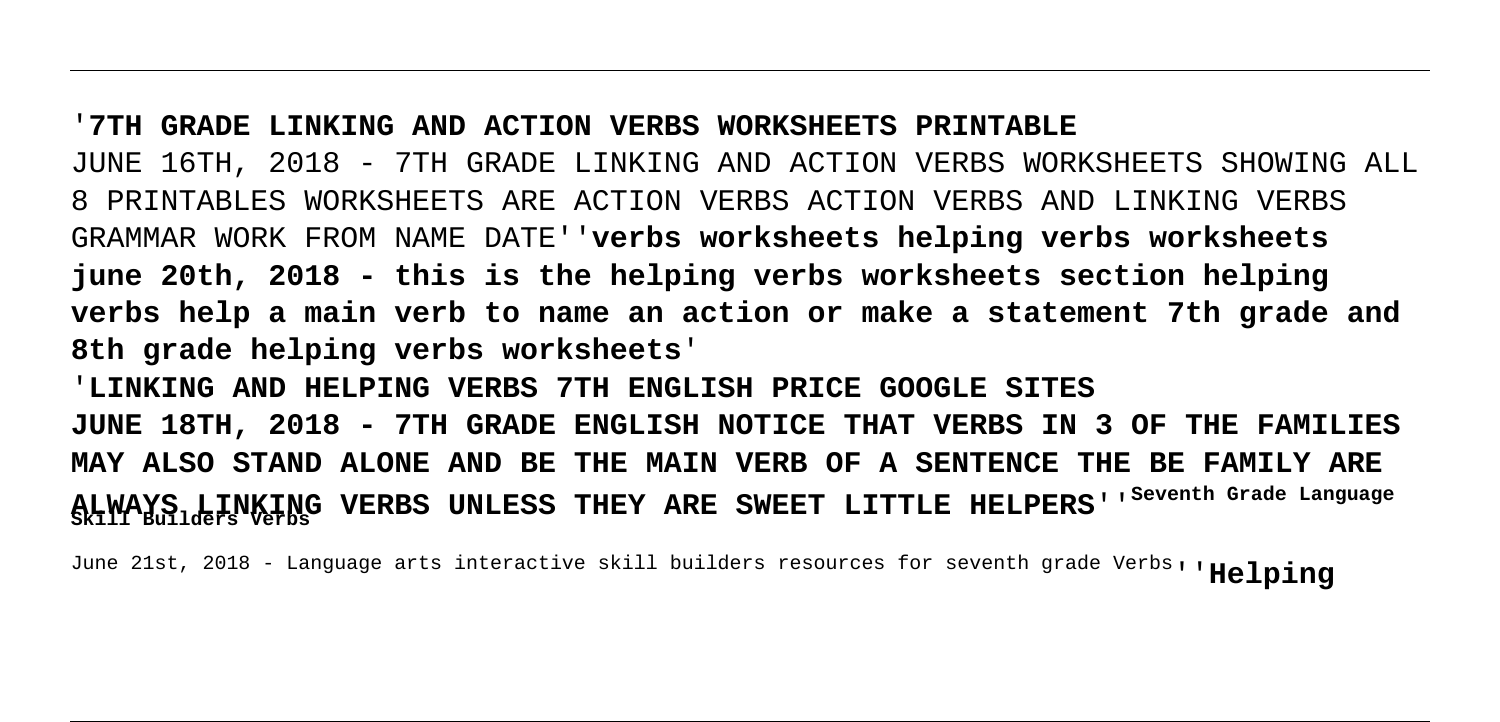### **Verbs TeacherVision Teacher Vision**

June 21st, 2018 - 7th Grade 8th Grade 9th Grade 10th Grade 11th Grade 12th Grade Students learn about helping verbs through a series of jokes and riddles in this grammar''**Helping Verb Worksheets All Kids Network** June 22nd, 2018 - These helping verbs worksheets are perfect to teach kids about helping verbs Identify the helping verbs fill in the blanks with helping verbs and more'

'**IXL Verbs**

**June 20th, 2018 - Q 3 Identify helping verbs Q 4 One or more than one Seventh grade skills D 1 Identify transitive and intransitive verbs D 2 Identify linking verbs**'